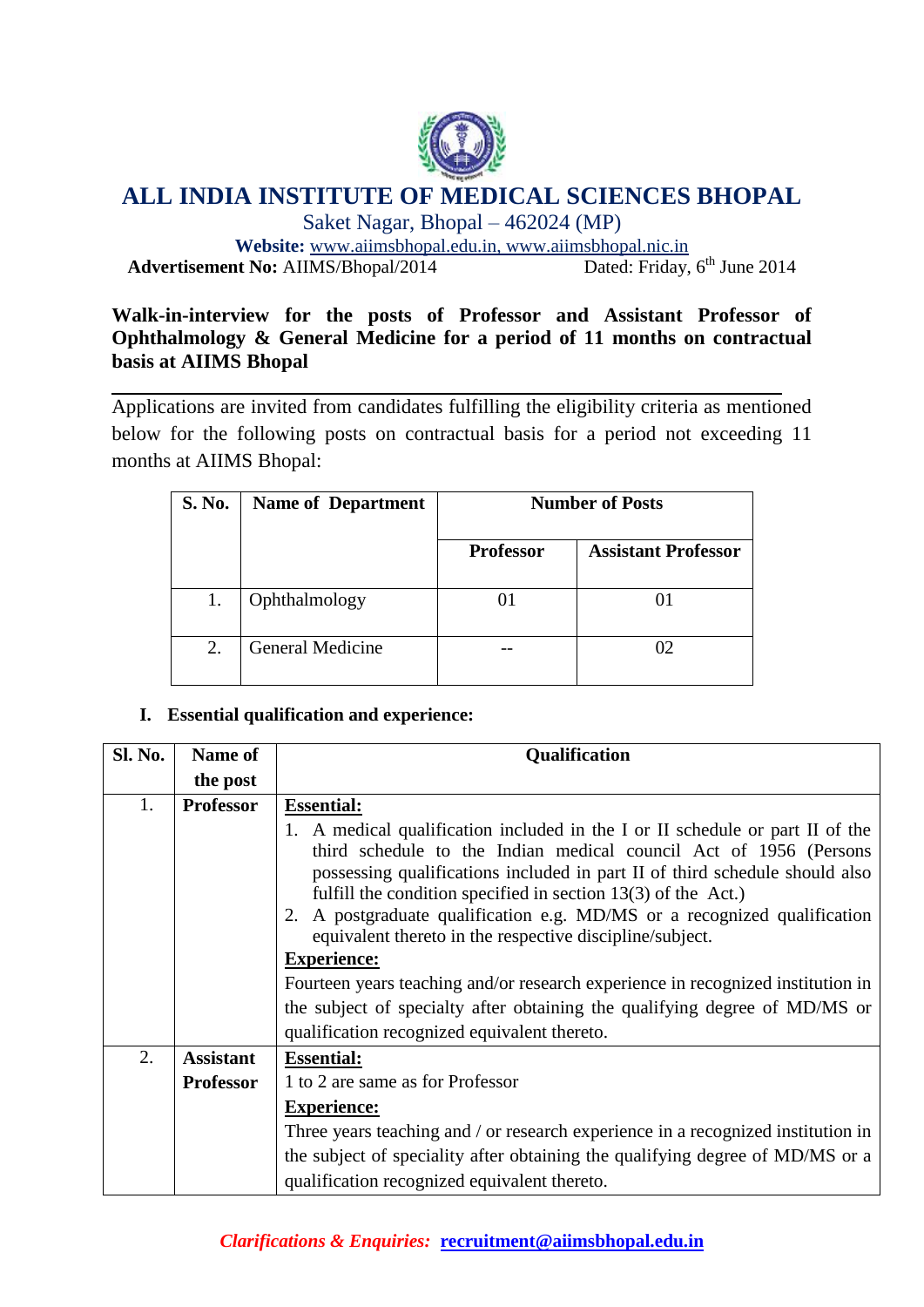#### **II. Important Notes:**

- **a.** The above vacancies are provisional and subject to variation. The Director, AIIMS Bhopal reserves the right to vary the vacancies including reserved vacancies as per the Govt. of India rules/circulars and requirements. **The reservation is as per Government of India guidelines.**
- **b.** The post of Professor is only for candidates who fulfill the above mentioned essential qualification, experience and have retired from the services but have not attained the age of 65 years on 23rd June 2014.
- **c.** Both the posts i.e. Professor and Assistant Professor are purely on contractual basis and under no circumstances are linked to regular appointments and cannot be regularized at any stage.
- **d.** The emoluments will be consolidated in nature as determined by the competent authority.
- **e.** The appointment can be terminated by the competent authority any time before 11 months also, without assigning any reason thereof.
- **III.Application Process:** The application form will be made available **on AIIMS Bhopal website w.e.f.**  $7<sup>th</sup>$  **May 2014.** The applicants shall bring the duly filled application form along with supporting documents as mentioned below, at the time of interview. There is no need to send advance application.

## **IV.Remuneration (Consolidated):**

- **a. Professor : Rs. 1,60,000/**
- **b. Assistant Professor: Rs. 1,00,000/-**
- **V. Application Fees**: Application fees for General/OBC candidates is Rs 800/-, fees for SC/ST candidates is Nil. The Demand draft shall be drawn in favour of **The Director, AIIMS Bhopal, payable at Bhopal.**
- **VI. Reservation (if applicable)**:
	- 1. OBC Candidates will attach certificate in Annexure V, from the prescribed authority for Central Government posts along with certificate that the candidate does not belong to Creamy Layer, issued within one year of application closing date.
	- 2. For SC/ST Certificate should be issued by Tehsildar or above rank officer in format of State/Central Government.
	- 3. OPH Certificate must be issued by District Board of State/Central Government hospital/ Chief Medical Officer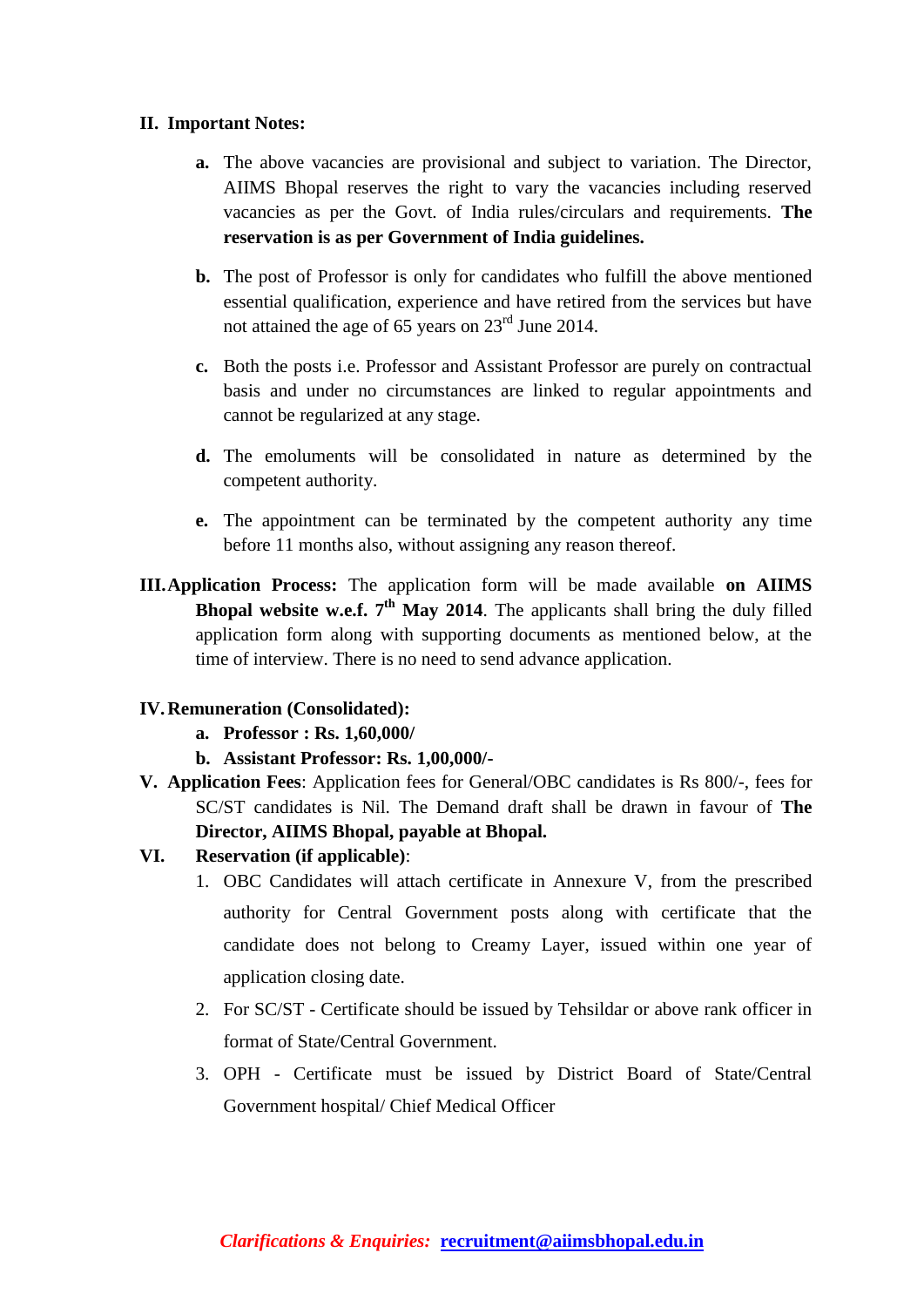**VII. Date and Place of Interview:** The walk-in interviews will be held on **Monday, the 23rd June 2014** in the Seminar Room located on the ground floor of AIIMS

Medical College Building, Saket Nagar Bhopal between **10:00 am to 1:00 pm.**

The candidates shall report to the office of Registrar located on the Ground Floor of the AIIMS Medical College building with the Original and two sets of attested photocopies of following documents:

- **1.** Proof of date of birth Class:  $X^{th}$  Certificate or School / College Leaving Certificate or Certificate of Domicile / Nationality Certificate bearing date of birth.
- **2.** MBBS marks sheets
- **3.** MBBS degree certificate
- **4.** MD/MS or equivalent marks sheet
- **5.** MD/MS or equivalent degree certificate
- **6.** Experience certificate
- **7.** MCI / State Medical Council registration certificate having endorsements for MBBS and MD/MS or equivalent degree
- **8.** Category certificates in prescribed format in case of candidates claiming post under reserved categories viz. OBC/SC/ST category.
- **9.** Duly filled and signed application form (to be downloaded from AIIMS Bhopal website)
- **10.** Two photographs
- **11.** Demand draft for application fee for General / OBC candidates
- **12.** Any other document in support of the candidature
- **VIII. Qualifications and Experience:** Qualifications may be relaxed for highly experienced, trained or reputed candidates at the discretion of the Selection Committee. **The experience will be counted as on 23rd June 2014**.

Candidates shall note that permission to appear in the interview does not determine/ approve the eligibility of the candidate for the post. The selection committee shall have the authority to accept / reject the eligibility of the candidate.

No TA/DA will be paid for appearing in the interview.

The decision of the Selection Committee will be final.

## **IX.TERMS & CONDITIONS:**

- 1. The candidate who is already in government service shall submit 'No Objection Certificate' from the present employer at the time of Interview.
- 2. Canvassing of any kind will lead to disqualification.
- 3. The prescribed qualification is minimum and mere possessing the same does not entitle any candidate for selection.
- 4. Private practice of any type is prohibited.
- 5. He / She is expected to conform to the rules of conduct and discipline as applicable to the institute employees.
- 6. The appointee shall not be entitled to any benefit like Provident Fund, Pension, Gratuity, Medical Attendance Treatment, Seniority, Promotion etc. or any other benefits available to the Government Servants, appointed on regular basis.